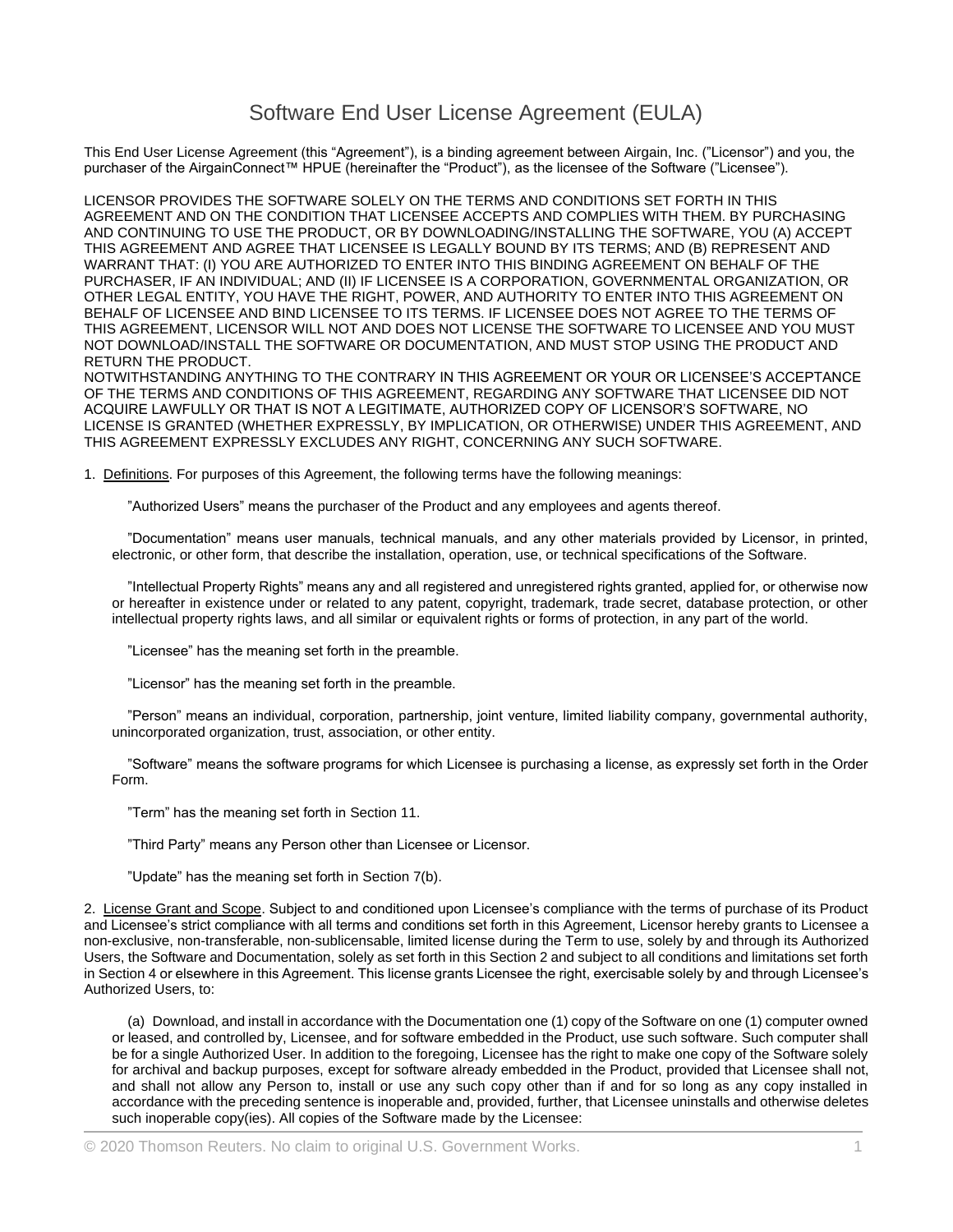(i) will be the exclusive property of the Licensor, or its third-party owner;

(ii) will be subject to the terms and conditions of this Agreement; and

(iii) must include all trademark, copyright, patent, and other Intellectual Property Rights notices contained in the original.

(b) Use and run the Software as properly installed in accordance with this Agreement and the Documentation, solely as set forth in the Documentation. Such use is permitted only on the computer on which the Software is installed, at the physical location thereof and not via any remote access or other network.

(c) Download or otherwise make one (1) copy of the Documentation and use such Documentation, solely in support of its licensed use of the Software in accordance herewith. All copies of the Documentation made by Licensee:

- (i) will be the exclusive property of Licensor;
- (ii) will be subject to the terms and conditions of this Agreement; and

(iii) must include all trademark, copyright, patent, and other Intellectual Property Rights notices contained in the original.

(d) Transfer any copy of the Software from one computer to another, provided that the number of computers on which the Software is installed at any one time does not exceed the number permitted under Section 2(a).

3. Third-Party Materials. The Software includes software, content, data, or other materials, including related documentation, that are owned by Persons other than Licensor and that are provided to Licensee on licensee terms that are in addition to and/or different from those contained in this Agreement ("Third-Party Licenses"). A list of all materials, if any, included in the Software and provided under Third-Party Licenses can be found at www.airgain.com/airgainconnect/EULA and the additional terms of any applicable Third-Party Licenses are provided at that location. Licensee is bound by and shall comply with all Third-Party Licenses. Any breach by Licensee or any of its Authorized Users of any Third-Party License is also a breach of this Agreement.]

4. Use Restrictions. Licensee shall not, and shall require its Authorized Users not to, directly or indirectly:

(a) use (including make any copies of) the Software or Documentation beyond the scope of the license granted under Section 2;

(b) [except as may be permitted by Section 2(e) and strictly in compliance with its terms, ]provide any other Person, including any subcontractor, independent contractor, affiliate, or service provider of Licensee, with access to or use of the Software or Documentation;

(c) modify, translate, adapt, or otherwise create derivative works or improvements, whether or not patentable, of the Software or Documentation or any part thereof;

(d) combine the Software or any part thereof with, or incorporate the Software or any part thereof in, any other programs;

(e) reverse engineer, disassemble, decompile, decode, or otherwise attempt to derive or gain access to the source code of the Software or any part thereof;

(f) remove, delete, alter, or obscure any trademarks or any copyright, trademark, patent, or other intellectual property or proprietary rights notices provided on or with the Software or Documentation, including any copy thereof;

(g) except as expressly set forth in Section 2(a) and Section 2(c), copy the Software or Documentation, in whole or in part;

(h) rent, lease, lend, sell, sublicense, assign, distribute, publish, transfer, or otherwise make available the Software, or any features or functionality of the Software, to any Third Party for any reason, whether or not over a network or on a hosted basis, including in connection with the internet or any web hosting, wide area network (WAN), virtual private network (VPN), virtualization, time-sharing, service bureau, software as a service, cloud, or other technology or service;

(i) use the Software or Documentation in, or in association with, the design, construction, maintenance, or operation of any hazardous environments or systems, including: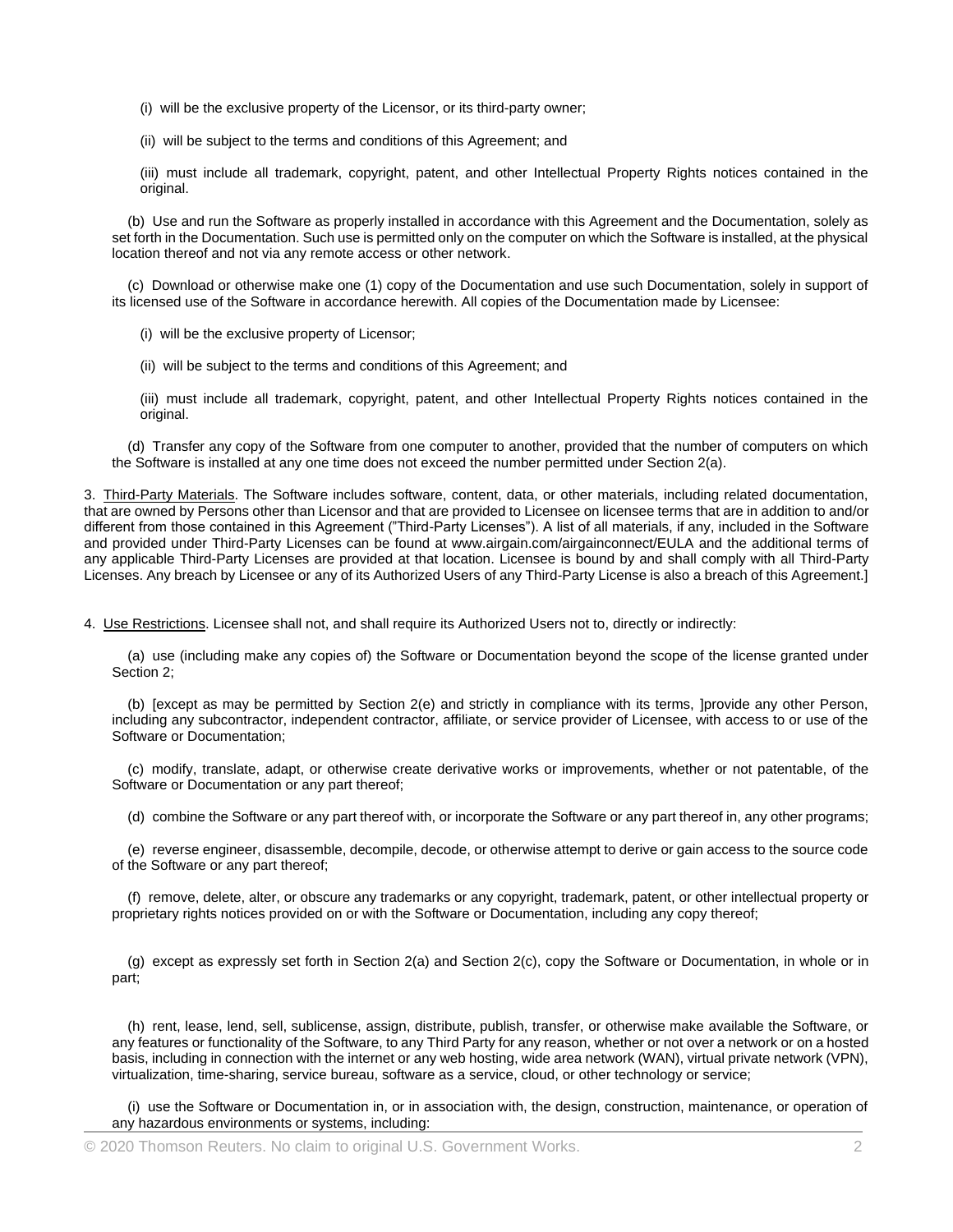(i) power generation systems;

(ii) aircraft navigation or communication systems, air traffic control systems, or any other air transport management systems;

(iii) safety-critical applications, such as life-support or other critical care systems; and

(iv) military or aerospace applications, weapons systems, or environments;

(j) use the Software or Documentation in violation of any law, regulation, or rule; or

(k) use the Software or Documentation for purposes of competitive analysis of the Software, the development of a competing software product or service, or any other purpose that is to the Licensor's commercial disadvantage.

5. Responsibility for Use of Software. Licensee is responsible and liable for all uses of the Software and Documentation through access thereto provided by Licensee, directly or indirectly. Specifically, and without limiting the generality of the foregoing, Licensee is responsible and liable for all actions and failures to take required actions with respect to the Software and Documentation by its Authorized Users or by any other Person to whom Licensee or an Authorized User may provide access to or use of the Software and/or Documentation, whether such access or use is permitted by or in violation of this Agreement.

6. Compliance Measures.

(a) The Software may contain technological copy protection or other security features designed to prevent unauthorized use of the Software, including features to protect against any use of the Software that is prohibited under Section 4. Licensee shall not, and shall not attempt to, remove, disable, circumvent, or otherwise create or implement any workaround to, any such copy protection or security features.

(b) On no more than a semi-annual basis, unless indication of non-compliance is present in which case at any time, and upon Licensor's written request, Licensee shall conduct a review of its and its Authorized Users use the Software and certify to Licensor in a written instrument signed by an officer of Licensee that it is in full compliance with this Agreement or, if Licensee discovers any noncompliance:

(i) Licensee shall immediately remedy such noncompliance and provide Licensor with written notice thereof. Licensee shall provide Licensor with all access and assistance as Licensor requests to further evaluate and remedy such noncompliance.

(ii) If Licensee's use of the Software exceeds the number of copies or Authorized Users permitted under the license, Licensor shall have the remedies set forth in Section 6(d).]

(c) During the Term, Licensor may, in Licensor's sole discretion, audit Licensee's use of the Software to ensure Licensee's compliance with this Agreement[, provided that (i) any such audit shall be conducted on not less than ten (10) days' prior notice to Licensee, and (ii) no more than three (3) audits may be conducted in any calendar year, except for good cause shown. Licensor also may, in its sole discretion, audit Licensee's systems within two (2) months after the end of the Term to ensure Licensee has ceased use of the Software and removed the all copies of the Software from such systems as required hereunder. The Licensee shall fully cooperate with Licensor's personnel conducting such audits and provide all reasonable access requested by the Licensor to records, systems, equipment, information, and personnel, including machine IDs, serial numbers, and related information. Licensor shall only examine information directly related to the Licensee's use of the Software. Licensor may conduct audits only during Licensee's normal business hours (unless otherwise requested by Licensee and agreed to by Licensor, and in a manner that does not unreasonably interfere with the Licensee's business operations.

(d) If any of the measures taken or implemented under this Section 6 determines that the Licensee's use of the Software exceeds or exceeded the use permitted by this Agreement then:

(i) Licensee shall, within ten (10) business days following the date of Licensor's written notification thereof, pay to Licensor the retroactive License Fees for such excess use and, including any fees or penalties assessed against Licensor by the rights holder from which Licensor derived its rights licensed under this Agreement, unless Licensor terminates this Agreement pursuant to Section 6.1(d)(iii), obtain and pay for a valid license to bring Licensee's use into compliance with this Agreement. In determining the Licensee Fee payable pursuant to the foregoing, (x) unless Licensee can demonstrate otherwise by documentary evidence, all excess use of the Software shall be deemed to have commenced on the commencement date of this Agreement or, if later, the completion date of any audit previously conducted by Licensor hereunder, and continued uninterrupted thereafter, and (y) the rates for such licenses shall be determined without regard to any discount to which Licensee may have been entitled had such use been properly licensed prior to its commencement (or deemed commencement); and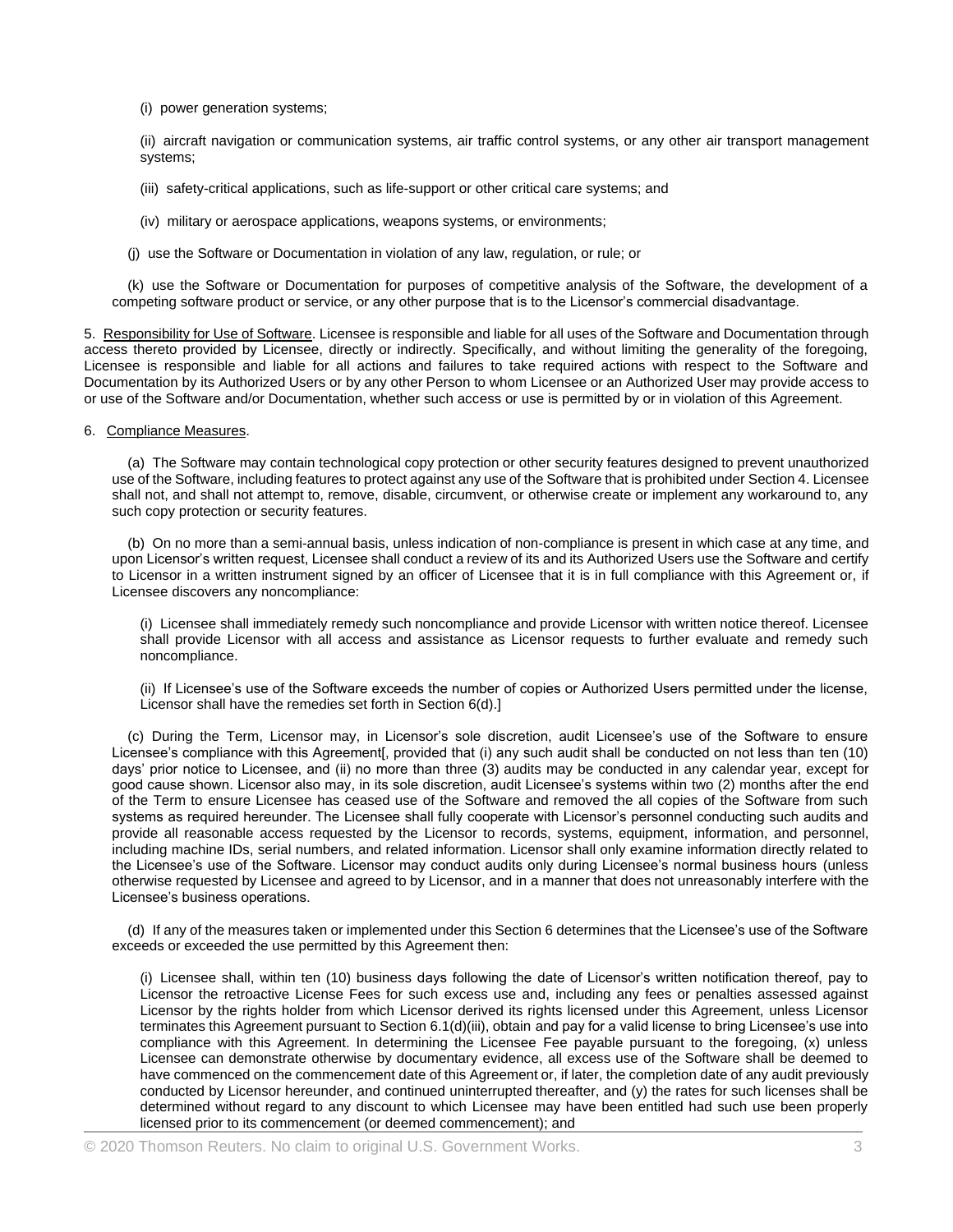(iii) If the use exceeds or exceeded the use permitted by this Agreement, Licensor shall also have the right to terminate this Agreement and the license granted hereunder, effective immediately upon written notice to Licensee.

Licensor's remedies set forth in this Section 6(d) are cumulative and are in addition to, and not in lieu of, all other remedies the Licensor may have at law or in equity, whether under this Agreement or otherwise.

7. Maintenance and Support.

(a) Subject to Section 7(c), the license granted hereunder entitles Licensee to the basic software maintenance and support services described from time to time on Licensor's website located at www.airgain.com/airgainconnect/support

(b) Licensor has no obligation to provide maintenance and support services, including Updates.

## 8. Collection and Use of Information.

(a) Licensee acknowledges that Licensor may, directly or indirectly through the services of Third Parties, collect and store information regarding use of the Software and about equipment on which the Software is installed or through which it otherwise is accessed and used, through:

- (i) the provision of maintenance and support services; and
- (ii) security measures included in the Software as described in Section 6.

(b) Licensee agrees that the Licensor may use such information for purposes needed to ensure compliance with this Agreement or support Licensee's use of the Software, including but not limited to:

(i) improving the performance of the Software or developing Updates; and

(ii) verifying Licensee's compliance with the terms of this Agreement and enforcing the Licensor's rights, including all Intellectual Property Rights in and to the Software.

9. Intellectual Property Rights. Licensee acknowledges and agrees that the Software and Documentation are provided under license, and not sold, to Licensee. Licensee does not acquire any ownership interest in the Software or Documentation under this Agreement, or any other rights thereto, other than to use the same in accordance with the license granted and subject to all terms, conditions, and restrictions under this Agreement. Licensor and its licensors and service providers reserve and shall retain their entire right, title, and interest in and to the Software and all Intellectual Property Rights arising out of or relating to the Software, except as expressly granted to the Licensee in this Agreement. Licensee shall safeguard all Software (including all copies thereof) from infringement, misappropriation, theft, misuse, or unauthorized access. Licensee shall promptly notify Licensor if Licensee becomes aware of any infringement of the Licensor's Intellectual Property Rights in the Software and fully cooperate with Licensor, at Licensor's sole expense, in any legal action taken by Licensor to enforce its Intellectual Property Rights.

10. PAYMENT. This license is provided free of charge with purchase of Product or as part of standalone download offered by Licensor, unless otherwise indicated as part of the download.

11. Term and Termination.

(a) This Agreement and the license granted hereunder shall remain in effect for so long as the Product is owned unless earlier terminated as set forth herein (the "Term").

(b) Licensee may terminate this Agreement by ceasing to use and destroying all copies of the Software and Documentation.

(c) Licensor may terminate this Agreement, effective upon written notice to Licensee, if Licensee, breaches this Agreement and such breach: (i) is incapable of cure; or (ii) being capable of cure, remains uncured for thirty (30) days after Licensor provides written notice thereof.

(d) Licensor may terminate this Agreement, effective immediately, if Licensee files, or has filed against it, a petition for voluntary or involuntary bankruptcy or pursuant to any other insolvency law, makes or seeks to make a general assignment for the benefit of its creditors or applies for, or consents to, the appointment of a trustee, receiver, or custodian for a substantial part of its property.

(e) Upon expiration or earlier termination of this Agreement, the license granted hereunder shall also terminate, and Licensee shall cease using and destroy all copies of the Software and Documentation.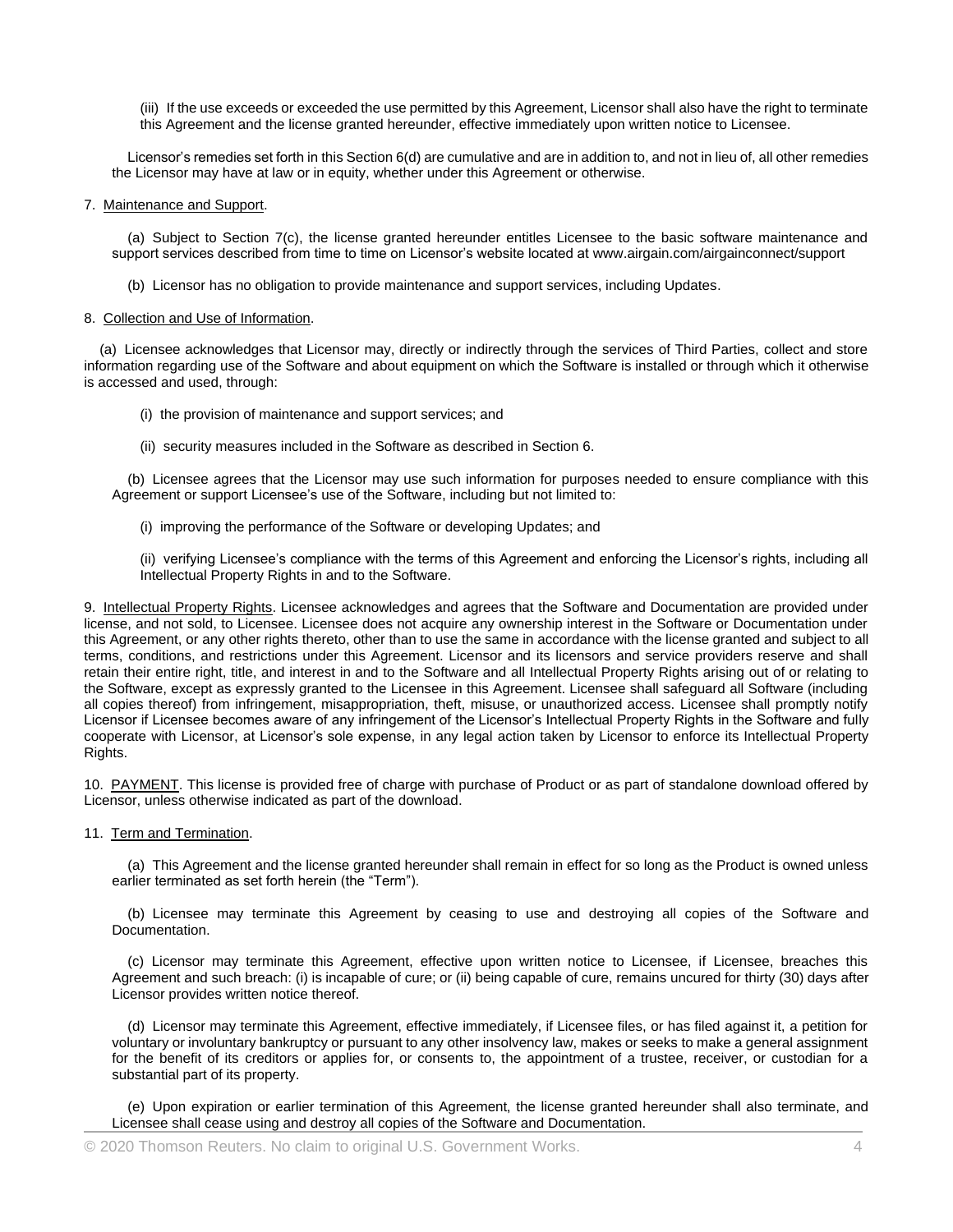## 12. Limited Warranties, Exclusive Remedy, and Disclaimer/Warranty Disclaimer.

(a) Licensor warrants that, for a period of ninety (90) days following the purchase date of the Product the Software will substantially contain the functionality described in the Documentation, and when properly installed on a computer meeting the specifications set forth in, and operated in accordance with, the Documentation, will substantially perform in accordance therewith.

THE FOREGOING WARRANTY DO NOT APPLY, AND LICENSOR STRICTLY DISCLAIMS ALL WARRANTIES, WITH RESPECT TO ANY THIRD-PARTY MATERIALS.

(b) The warranty set forth in this section shall not apply and will become null and void if Licensee breaches any provision of this Agreement, or if Licensee, any Authorized User, or any other Person provided access to the Software by Licensee or any Authorized User, whether or not in violation of this Agreement:

(i) installs or uses the Software on or in connection with any hardware or software not specified in the Documentation or expressly authorized by Licensor in writing;

(ii) modifies or damages the Software, or the media on which it is provided, including abnormal physical or electrical stress; or

(iii) misuses the Software, including any use of the Software other than as specified in the Documentation or expressly authorized by Licensor in writing.

(c) If, during the period specified in Section 12(a), any Software covered by the warranty set forth in such section fails to perform substantially in accordance with the Documentation, and such failure is not excluded from warranty pursuant to the Section 12(b), Licensor will, subject to Licensee's promptly notifying Licensor in writing of such failure, at its sole option, either:

(i) repair or replace the Software, provided that Licensee provides Licensor with all information Licensor reasonably requests to resolve the reported failure, including sufficient information to enable the Licensor to recreate such failure; or

(ii) refund the License Fees paid for such Software, subject to Licensee's ceasing all use of and, if requested by Licensor, returning to Licensor all copies of the Software.

If Licensor repairs or replaces the Software, the warranty will continue to run from the initial date of purchase of the Product, and not from Licensee's receipt of the repair or replacement. The remedies set forth in this Section 12(c) are Licensee's sole remedies and Licensor's sole liability under the limited warranty set forth in Section 12(a).

(d) EXCEPT FOR THE LIMITED WARRANTY SET FORTH IN SECTION 12(a), THE SOFTWARE AND DOCUMENTATION ARE PROVIDED TO LICENSEE "AS IS" AND WITH ALL FAULTS AND DEFECTS WITHOUT WARRANTY OF ANY KIND. TO THE MAXIMUM EXTENT PERMITTED UNDER APPLICABLE LAW, LICENSOR, ON ITS OWN BEHALF AND ON BEHALF OF ITS AFFILIATES AND ITS AND THEIR RESPECTIVE LICENSORS AND SERVICE PROVIDERS, EXPRESSLY DISCLAIMS ALL WARRANTIES, WHETHER EXPRESS, IMPLIED, STATUTORY, OR OTHERWISE, WITH RESPECT TO THE SOFTWARE AND DOCUMENTATION, INCLUDING ALL IMPLIED WARRANTIES OF MERCHANTABILITY, FITNESS FOR A PARTICULAR PURPOSE, TITLE, AND NON-INFRINGEMENT, AND WARRANTIES THAT MAY ARISE OUT OF COURSE OF DEALING, COURSE OF PERFORMANCE, USAGE, OR TRADE PRACTICE. WITHOUT LIMITATION TO THE FOREGOING, THE LICENSOR PROVIDES NO WARRANTY OR UNDERTAKING, AND MAKES NO REPRESENTATION OF ANY KIND THAT, OTHER THAN AS PROVIDED UNDER SECTION 12(A), THE LICENSED SOFTWARE WILL MEET THE LICENSEE'S REQUIREMENTS, ACHIEVE ANY INTENDED RESULTS, BE COMPATIBLE, OR WORK WITH ANY OTHER SOFTWARE, APPLICATIONS, SYSTEMS, OR SERVICES, OPERATE WITHOUT INTERRUPTION, MEET ANY PERFORMANCE OR RELIABILITY STANDARDS OR BE ERROR FREE, OR THAT ANY ERRORS OR DEFECTS CAN OR WILL BE CORRECTED.

13. Limitation of Liability. TO THE FULLEST EXTENT PERMITTED UNDER APPLICABLE LAW:

(a) IN NO EVENT WILL LICENSOR OR ITS AFFILIATES, OR ANY OF ITS OR THEIR RESPECTIVE LICENSORS OR SERVICE PROVIDERS, BE LIABLE TO LICENSEE OR ANY THIRD PARTY FOR ANY USE, INTERRUPTION, DELAY, OR INABILITY TO USE THE SOFTWARE; LOST REVENUES OR PROFITS; DELAYS, INTERRUPTION, OR LOSS OF SERVICES, BUSINESS, OR GOODWILL; LOSS OR CORRUPTION OF DATA; LOSS RESULTING FROM SYSTEM OR SYSTEM SERVICE FAILURE, MALFUNCTION, OR SHUTDOWN; FAILURE TO ACCURATELY TRANSFER, READ, OR TRANSMIT INFORMATION; FAILURE TO UPDATE OR PROVIDE CORRECT INFORMATION; SYSTEM INCOMPATIBILITY OR PROVISION OF INCORRECT COMPATIBILITY INFORMATION; OR BREACHES IN SYSTEM SECURITY; OR FOR ANY CONSEQUENTIAL, INCIDENTAL, INDIRECT, EXEMPLARY, SPECIAL, OR PUNITIVE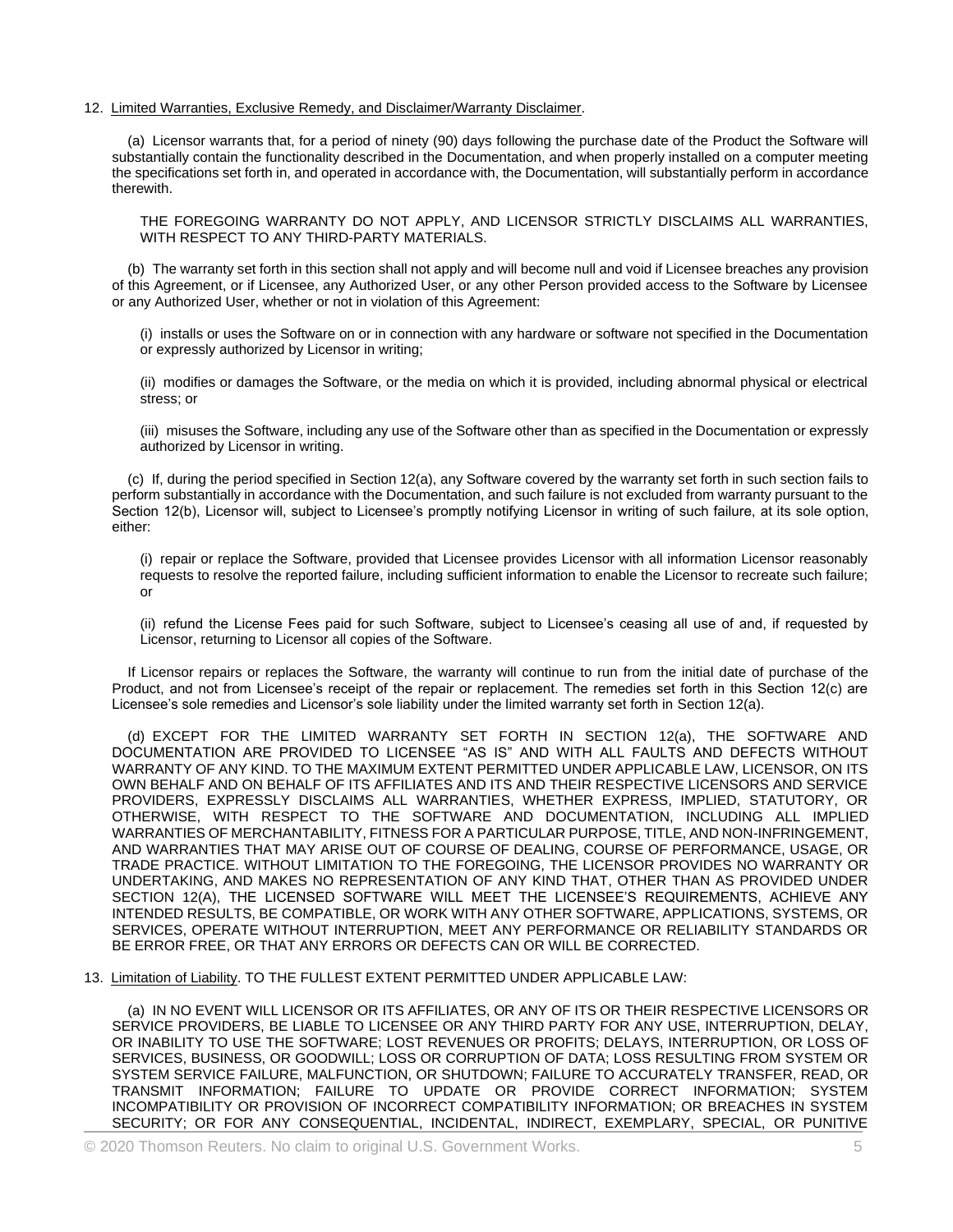DAMAGES, WHETHER ARISING OUT OF OR IN CONNECTION WITH THIS AGREEMENT, BREACH OF CONTRACT, TORT (INCLUDING NEGLIGENCE), OR OTHERWISE, REGARDLESS OF WHETHER SUCH DAMAGES WERE FORESEEABLE AND WHETHER OR NOT THE LICENSOR WAS ADVISED OF THE POSSIBILITY OF SUCH DAMAGES.

(b) IN NO EVENT WILL LICENSOR'S AND ITS AFFILIATES', INCLUDING ANY OF ITS OR THEIR RESPECTIVE LICENSORS' AND SERVICE PROVIDERS', COLLECTIVE AGGREGATE LIABILITY UNDER OR IN CONNECTION WITH THIS AGREEMENTOR ITS SUBJECT MATTER, UNDER ANY LEGAL OR EQUITABLE THEORY, INCLUDING BREACH OF CONTRACT, TORT (INCLUDING NEGLIGENCE), STRICT LIABILITY, AND OTHERWISE, EXCEED THE TOTAL AMOUNT PAID TO THE LICENSOR PURSUANT TO THIS AGREEMENT FOR THE SOFTWARE OR THE ASSOCIATED PRODUCT, THAT IS THE SUBJECT OF THE CLAIM.

(c) THE LIMITATIONS SET FORTH IN SECTION 13(a) AND SECTION 13(b) SHALL APPLY EVEN IF THE LICENSEE'S REMEDIES UNDER THIS AGREEMENT FAIL OF THEIR ESSENTIAL PURPOSE.

14. Export Regulation. The Software and Documentation may be subject to US export control laws, including the Export Control Reform Act and its associated regulations. The Licensee shall not, directly or indirectly, export, re-export, or release the Software or Documentation to, or make the Software or Documentation accessible from, any jurisdiction or country to which export, reexport, or release is prohibited by law, rule, or regulation. The Licensee shall comply with all applicable federal laws, regulations, and rules, and complete all required undertakings (including obtaining any necessary export license or other governmental approval), prior to exporting, re-exporting, releasing, or otherwise making the Software or Documentation available outside the US.

15. US Government Rights. The Software is commercial computer software, as such term is defined in 48 C.F.R. §2.101. Accordingly, if the Licensee is the US Government or any contractor therefor, Licensee shall receive only those rights with respect to the Software and Documentation as are granted to all other end users under license, in accordance with (a) 48 C.F.R. §227.7201 through 48 C.F.R. §227.7204, with respect to the Department of Defense and their contractors, or (b) 48 C.F.R. §12.212, with respect to all other US Government licensees and their contractors.

## 16. Miscellaneous.

(a) All matters arising out of or relating to this Agreement, including enforcement of any provisions or remedies relating thereto, shall be governed by and construed in accordance with the internal laws of the State of California, as those laws are applied to California citizens transacting business in California, without giving effect to any choice or conflict of law provision or rule. Any legal suit, action, or proceeding arising out of or relating to this Agreement or the transactions contemplated hereby shall be instituted in the federal courts of the United States of America or the courts of the State of California in each case located in the City and County of San Diego, and each party irrevocably submits to the exclusive jurisdiction of such courts in any such legal suit, action, or proceeding. Service of process, summons, notice, or other document by mail to such party's address set forth herein shall be effective service of process for any suit, action, or other proceeding brought in any such court.

(b) Licensor will not be responsible or liable to Licensee, or deemed in default or breach hereunder by reason of any failure or delay in the performance of its obligations hereunder where such failure or delay is due to strikes, labor disputes, civil disturbances, riot, rebellion, invasion, epidemic, hostilities, war, terrorist attack, embargo, natural disaster, pandemics, acts of God, flood, fire, sabotage, fluctuations or non-availability of electrical power, heat, light, air conditioning, or Licensee equipment, loss and destruction of property, or any other circumstances or causes beyond Licensor's reasonable control.

(c) All notices, requests, consents, claims, demands, waivers, and other communications hereunder shall be in writing and shall be deemed to have been given: (i) when delivered by hand (with written confirmation of receipt); (ii) when received by the addressee if sent by a nationally recognized overnight courier (receipt requested); (iii) on the date sent by facsimile (with confirmation of transmission) if sent during normal business hours of the recipient, and on the next business day if sent after normal business hours of the recipient; or (iv) on the third day after the date mailed, by certified or registered mail, return receipt requested, postage prepaid. Such communications must be sent to the respective parties at the addresses set forth on the Order Form (or to such other address as may be designated by a party from time to time in accordance with this Section 16(c)).

(d) This Agreement constitutes the sole and entire agreement between Licensee and Licensor with respect to the subject matter contained herein, and supersedes all prior and contemporaneous understandings, agreements, representations, and warranties, both written and oral, with respect to such subject matter.

(e) Licensee shall not assign or otherwise transfer any of its rights, or delegate or otherwise transfer any of its obligations or performance, under this Agreement, in each case whether voluntarily, involuntarily, by operation of law, or otherwise, without Licensor's prior written consent, which consent Licensor may give or withhold in its sole discretion. For purposes of the preceding sentence, and without limiting its generality, any merger, consolidation, or reorganization involving Licensee (regardless of whether Licensee is a surviving or disappearing entity), or any change in control of the company (which includes a change in ownership of more than 50% of its stock, a change in the majority of its board of directors, etc.) will be